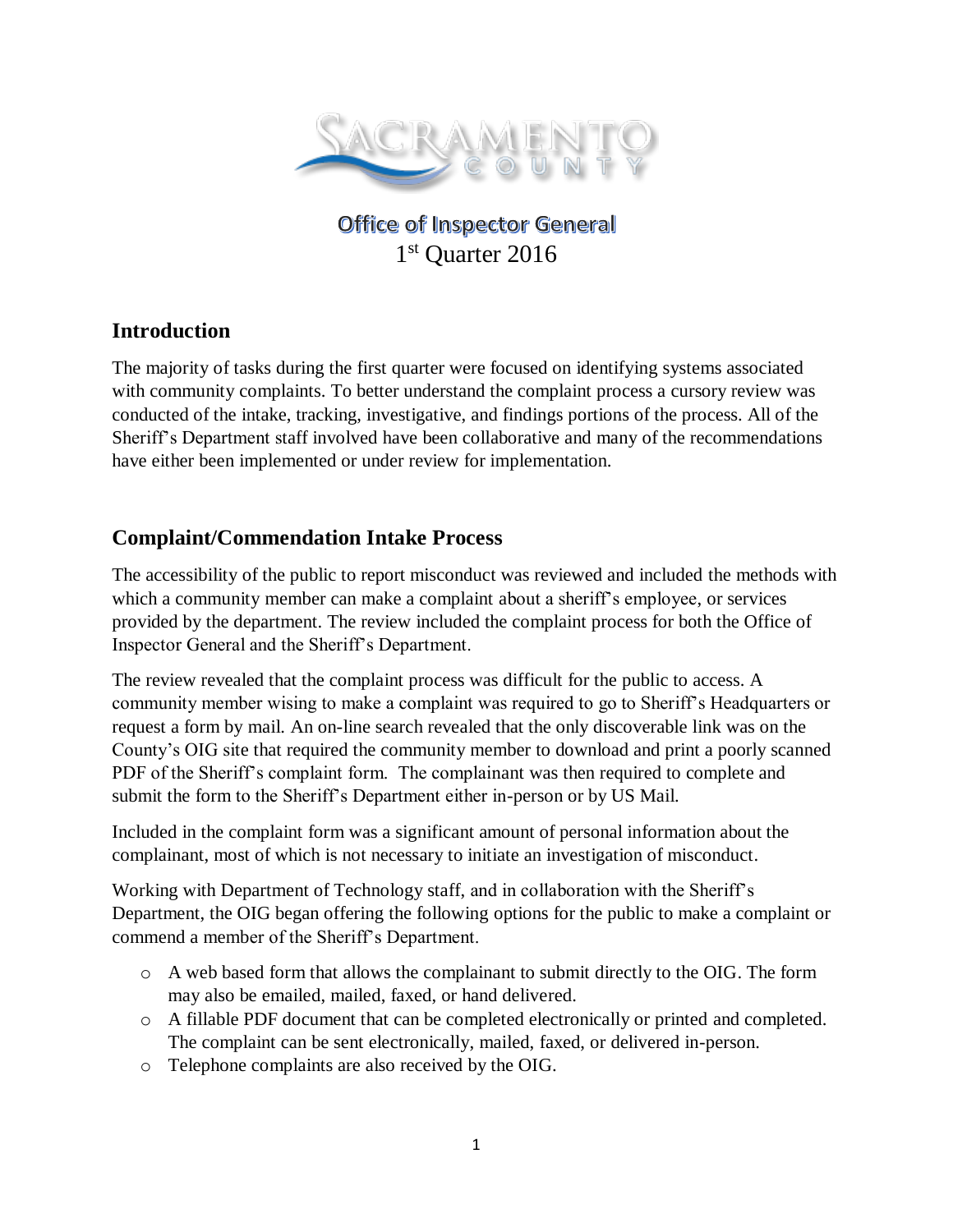The ability of the community to submit a complaint has been enhanced with the new OIG process as well as recent revisions to the Sheriff's Department web site. However, the primary use of a hard copy form by the Sheriff's Department may unintentionally dissuade people from making a complaint directly to the Department and push them to the OIG. As more data becomes available, the effect of increased accessibility on the OIG site will be better known.

## **Complaint/Commendation Intake Recommendations**

The following recommendations were offered to the Sheriff's Department to improve accessibility of the community to commend or make a complaint. Sheriff's staff have been extremely collaborative in this process.

- 1. Review printed material and website to reinforce the openness of the complaint process including a listing of all locations where a complaint is accepted and the ability of a citizen to make a complaint.
- 2. Develop a web based submittal form for both commendations and complaints that allows a community member to remain anonymous. The OIG accepts anonymous complaints.
- 3. Review, edit, and supplement the current hard copy complaint form with a fillable field document for both complaints and commendations. The form could then can be submitted via email, US Mail, faxed, or hand delivered. The form should include only the fields necessary to investigate the complaint.

## **Complaint Summary for December 2015 and the First Quarter 2016**

The following charts represent the method complaints were received by the Office of Inspector General and the actions taken, such as referred to another agency for non-Sheriff's Department personnel, sent to the Sheriff's Professional Standards Division (PSD) for investigation, or investigated by the OIG. With a very limited number of investigations completed, the data does not represent the findings of cases sent to the PSD.

The actions taken once a complaint is received are varied. At times the complaint can be directly addressed by the OIG, in which case the complaint is classified as "inquiry." When the complainant does not provide adequate information to begin an inquiry and does not respond to requests for additional information the complaint is categorized as "no response." Officer involved shootings are identified as "OIS" and investigations requested by the Board of Supervisors, Sheriff, or County Executive are categorized as "OIG Investigation."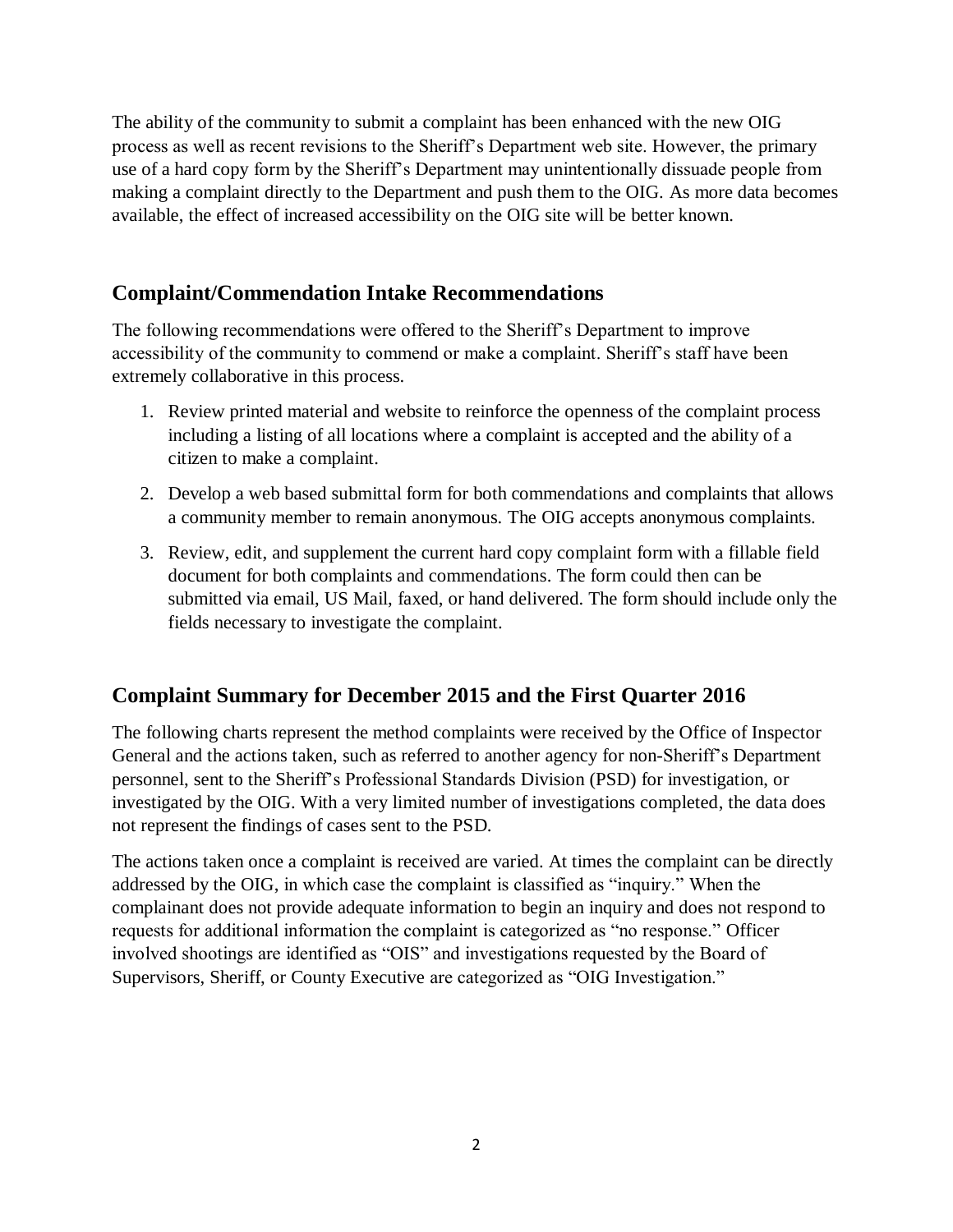#### *December 2015*

The December data represents the first month of work for the Office of Inspector General. There were 15 complaints received during the month which includes complaints or incidents that occurred prior to December 1, 2015. As illustrated, the majority of complaints were received by telephone. The ability to submit a complaint electronically was not available until the end of December 2015.



The referrals to outside agencies are for several different agencies including complaints regarding inmate treatment at CDCR facilities (Figure 4). The "OIG investigation" reflects a request from Sheriff Jones to review the officer involved shooting from October 2015. That review is awaiting the Coroner's report and District Attorney's conclusion.



*Figure 2*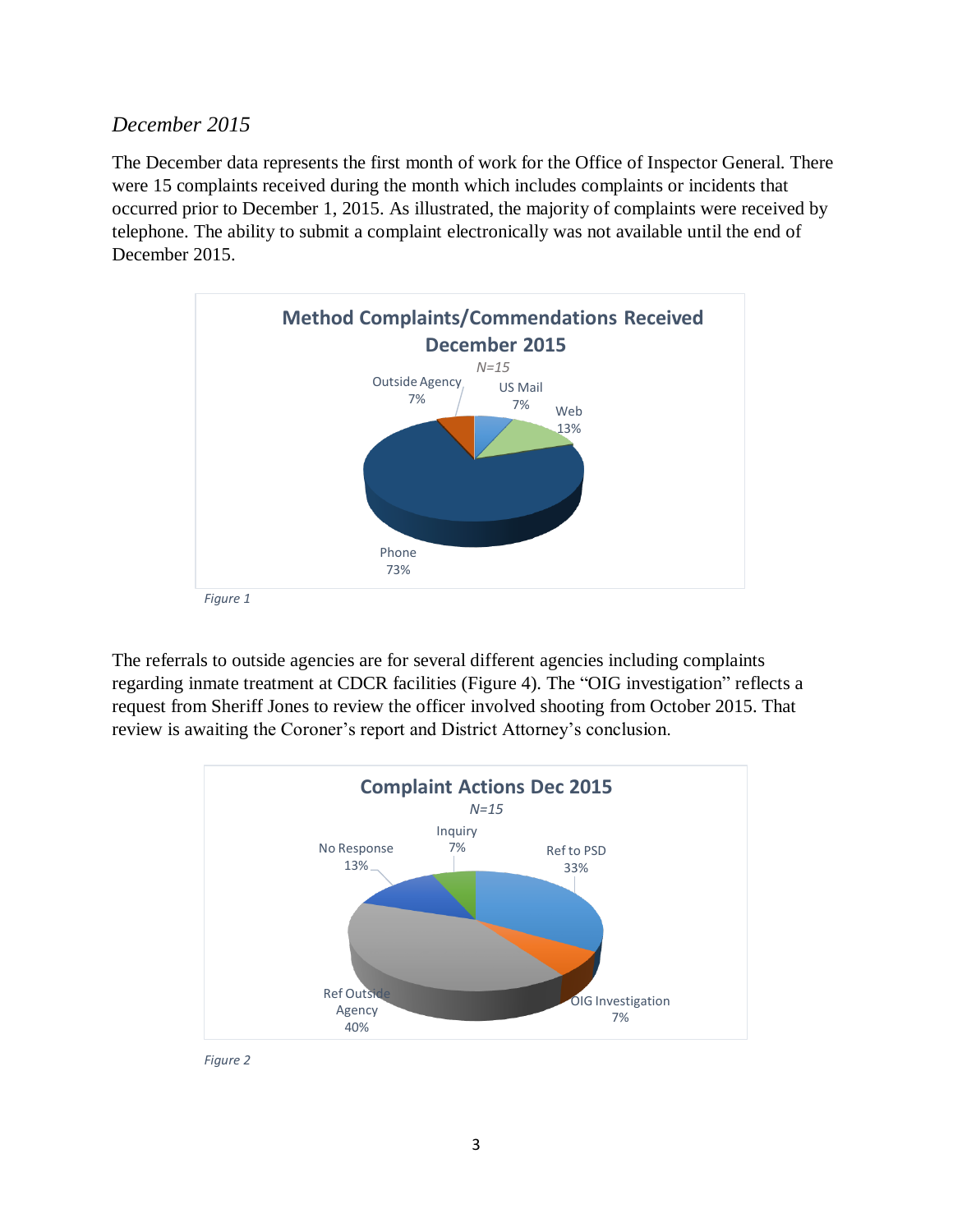#### *1 st Quarter 2016*

The Office of Inspector General received 38 complaints and 2 commendations during the  $1<sup>st</sup>$ quarter of 2016. Nearly 50% of the complaints and both commendations were submitted on-line using the OIG web form. Of the total complaints received, less than half (44%) were sent to the Professional Standards Division for investigation and 33% were forwarded to other agencies or county departments. Complaints involving county departments include personnel complaints, service assistance, and complaints about private sector entities that a county department has inspection/enforcement responsibility, such as Environmental Management. All complaints involving the County were forwarded to the appropriate department manager.



*Figure 3*



*Figure 4*